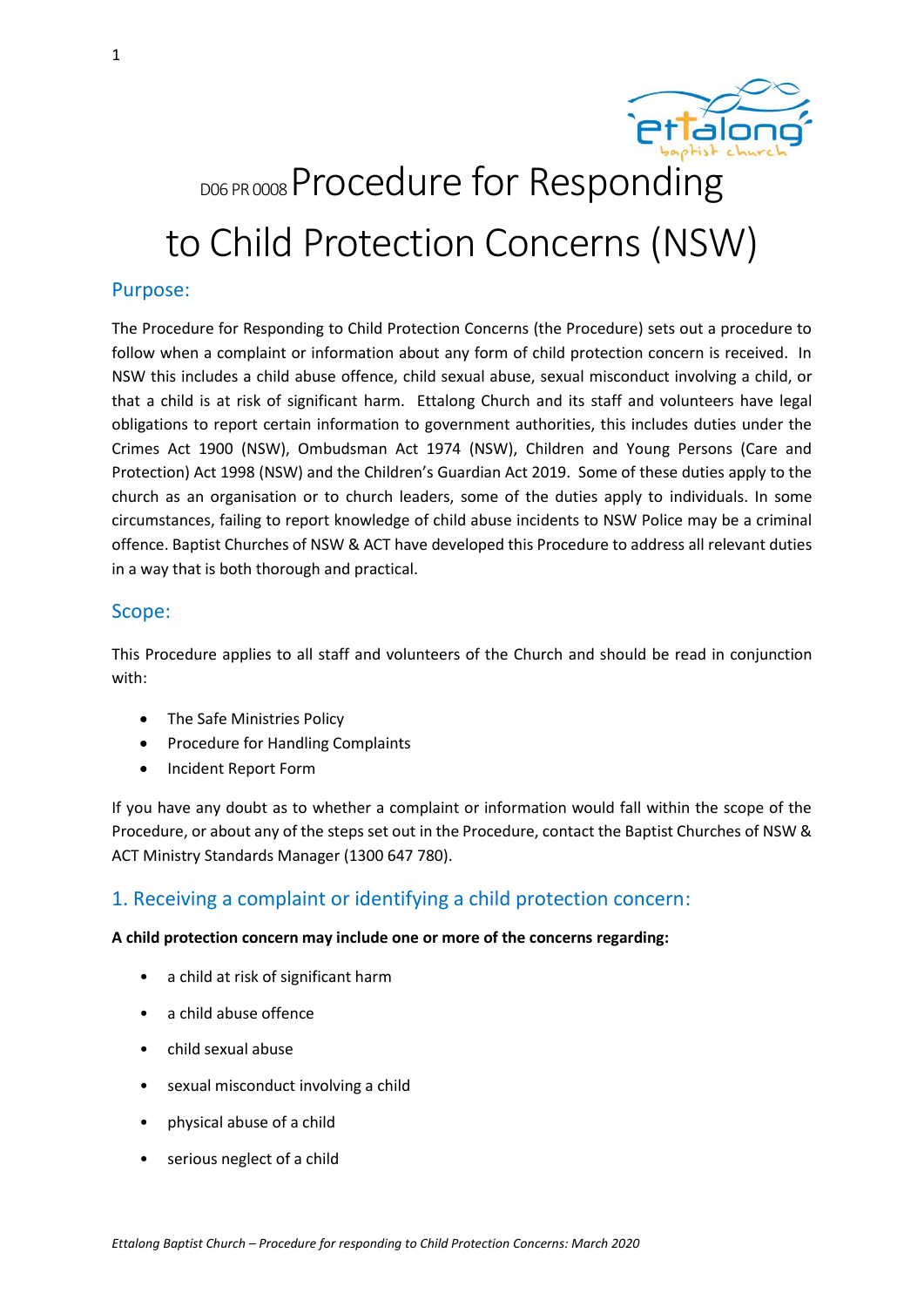

- behaviour which may psychologically harm the child
- inappropriately personal or intimate communication and/or behaviours which may constitute grooming
- exposure of a child to domestic and family violence
- or any other reason for concern.

## **A child protection concern may be received:**

- from a child who has been directly involved
- from an adult who has been directly involved (including personal disclosures of wrongdoing)
- from another person with information about a child or adult
- from another organisation with information about a child or adult
- from staff or volunteers who have concerns based on their observations and interactions with one or more children or adults

#### **If someone raises a concern or reports an allegation:**

- ensure the Senior Pastor is notified (unless it is against the Senior Pastor) and the Safe Church Team is notified.
- DO NOT attempt to assess the validity of the concern, or seek to investigate any allegation yourself
- DO clarify information reported to you if appropriate (for example, 'Can you tell me more about that?' Or involve someone in authority (Pastor, Elder, Deacon) immediately
- if a child, DO reassure them that they are not at fault and that they will not be in trouble for sharing this information.
- if a Ministry leader or volunteer has a concern about a child's wellbeing, but have not received any specific information, involve someone in authority (Pastor, Elder, Deacon, Safe Church Team) immediately

# 2. Consider whether there is an immediate danger to a child:

**Where there is an immediate danger to a child, or where a source of harm has occurred external to Church operations:** 

- contact the Police immediately on (131 444 or 000) and report the information
- follow any instructions given by the Police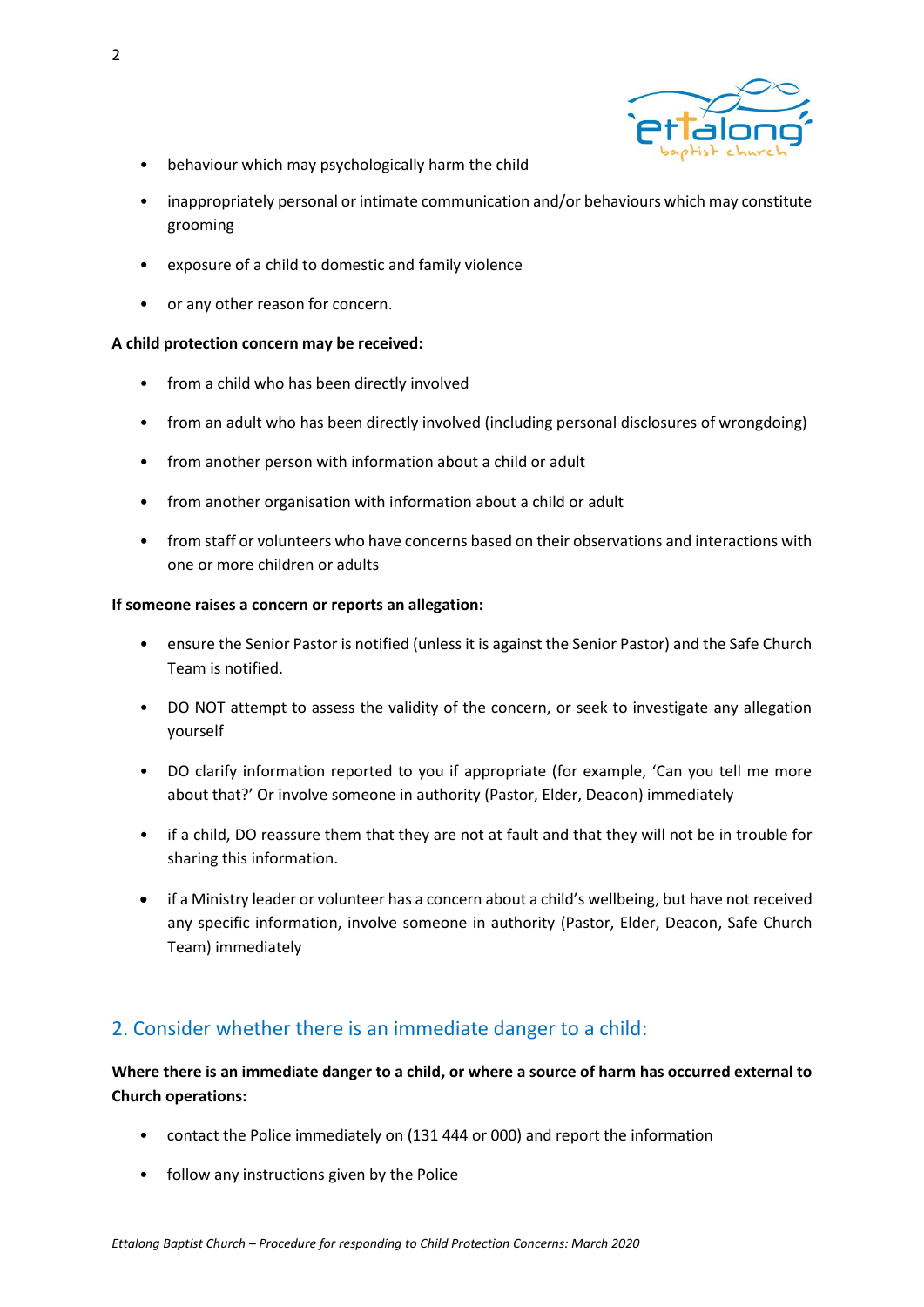

### **Where source of harm occurred during Church ministry operations**:

• contact the Baptist Churches of NSW & ACT Ministry Standards Manager (1300 647 780).

#### **Always:**

- address any immediate safety needs of others present; and
- organise support for the person who has disclosed the complaint or information.

# 3. Reporting:

## **a) Complete an Incident Form:**

- If a staff member or volunteer has or is notified of a child protection concern, they should complete a Form as soon as possible.
- This form should include relevant details of the concern, contact information, and the signature of the person completing the form.

## **b) Notify the Safe Church Team:**

- If a staff member or volunteer has or is notified of a child protection concern, they must inform the Safe Church Team as soon as possible. The Safe Church Team is responsible for ensuring the church fulfils its legal obligations and ensuring that all concerns are managed appropriately.
- If there is any delay before the Safe Church Team can be contacted, the individual should consider whether it is necessary to report their concerns to external government agencies as outlined in step 4 below. They may contact the Ministry Standards Hotline on 1300 647 780 for advice.
- Staff and volunteers should ensure they do not discuss any concerns raised with the accused person at this point in time. Doing so may impede future investigation processes.
- If the concern raised would create a conflict of interest for a member of the Safe Church Team, consider contacting the Baptist Churches of NSW & ACT Ministry Standards Hotline on 1300 647 780 for advice.